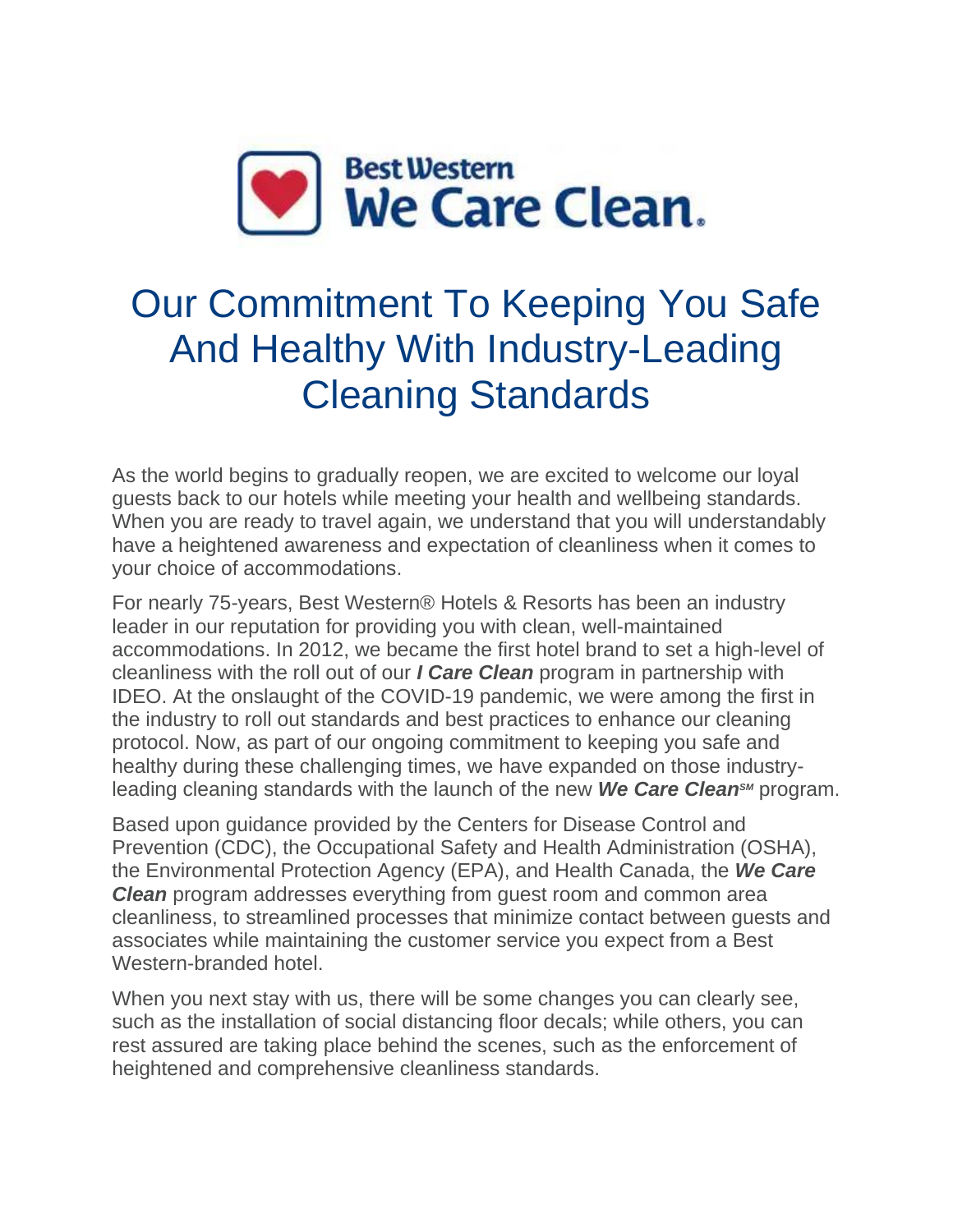The *We Care Clean* program addresses five key areas in our hotels:

# 1. **Front Desk and Lobby**:

- New protocols will minimize guest contact with personnel through a streamlined check-in and check-out process such as the use of Best Western's Mobile Concierge platform.
- Social distancing measures will be implemented, wellness best practices signs will be prominently posted, and all lobby brochures, magazines and papers will be removed.
- Enhanced sanitization procedures will be in place at the front desk, in the lobby and across guest touch points throughout the hotel with disinfecting taking place regularly.
- Sanitizing stations or wipes will be available throughout hotels.

## 2. **Guest Room and Housekeeping**:

- Enhanced and thorough cleaning protocols will be implemented in guest rooms. Guest rooms will not be entered for 24 to 72 hours after check-out, at which time the room, linens and all touch points, for example, faucets, door handles, light switches, thermostats, clocks and hangers will be cleaned with chemicals aimed at killing COVID-19.
- Unnecessary items will be removed from guest rooms, such as decorative pillows, bed scarves, paper notepads and pens.
- For guest and employee safety and well-being, daily housekeeping service will be by request.

## 3. **Temporary Breakfast Offerings**:

While recognizing the importance of a quality breakfast, offerings have been adapted to prioritize your health and safety, including:

- Breakfast offerings that comply with local regulations, with breakfast rooms closed where required to avoid unnecessary guest congregation.
- Enhanced 'Grab & Go' offerings will be implemented in most hotels providing guests with pre-packaged food and beverage options.
- Hotels may opt to provide a "served" or pre-plated breakfast to minimize guest contact with food, beverages and surfaces, and cross contamination.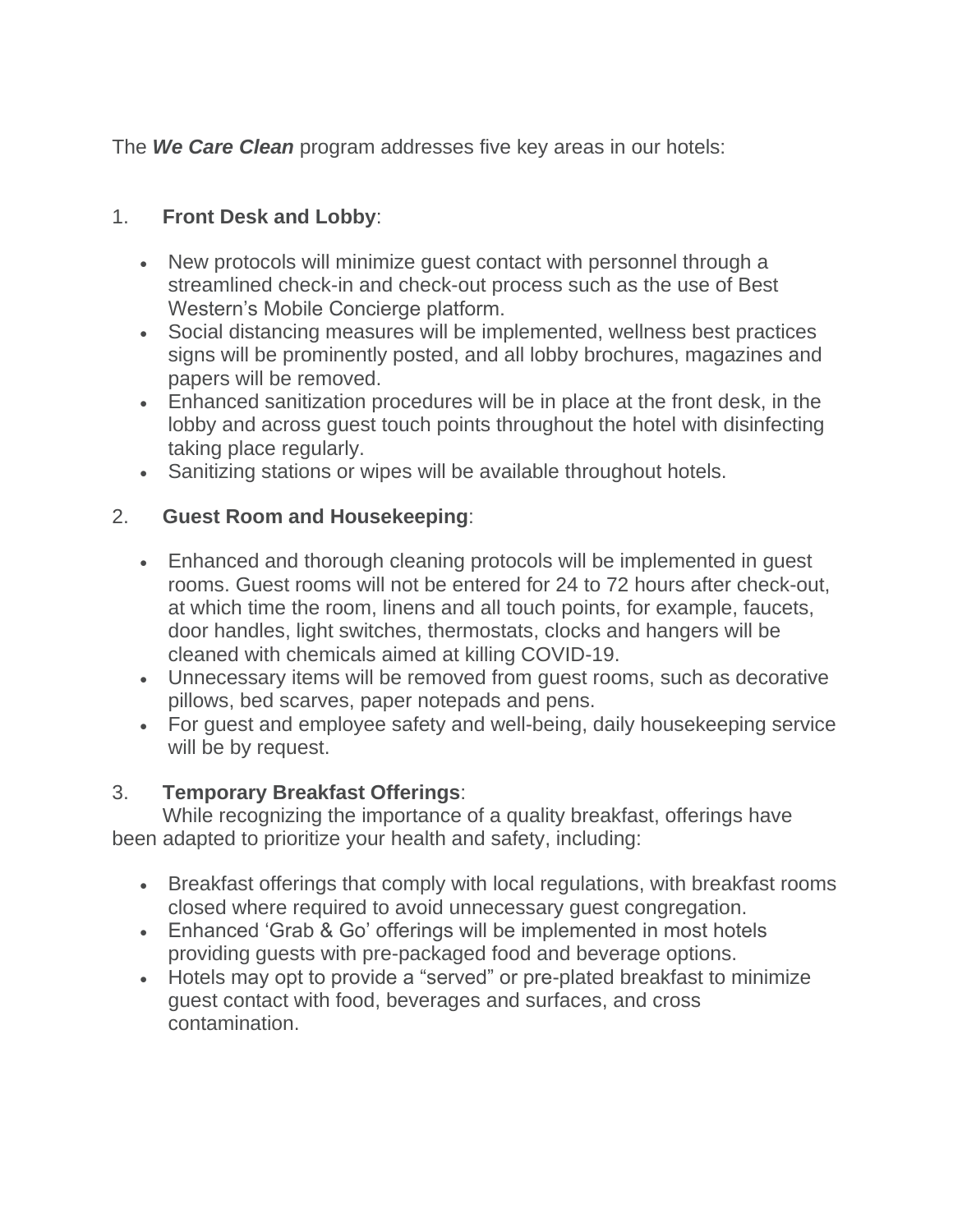#### 4. **Public Amenities**:

- When allowed to open, public amenities such as fitness centers, swimming pools and meeting rooms will be cleaned on closely monitored schedules with disinfecting chemicals. Each evening, these areas may also be sanitized with the use of electrostatic fogging, ozone generators or ultraviolet devices.
- Hand sanitizer or wipes will be provided for guests and employees in all public areas.

#### 5. **Hotel Employees and Staff Requirements**:

- Hotel employees will follow strict quidelines, including utilizing Personal Protective Equipment, frequent and stringent hand-washing protocols, and housekeepers/laundry staff will wear both gloves and a mask.
- Employee workstations will be cleaned and disinfected after every shift.
- Employees will be empowered to stay home if unwell, communicate their potential exposure to COVID-19 with management, and will be fully educated on how to maintain a safe and clean home.